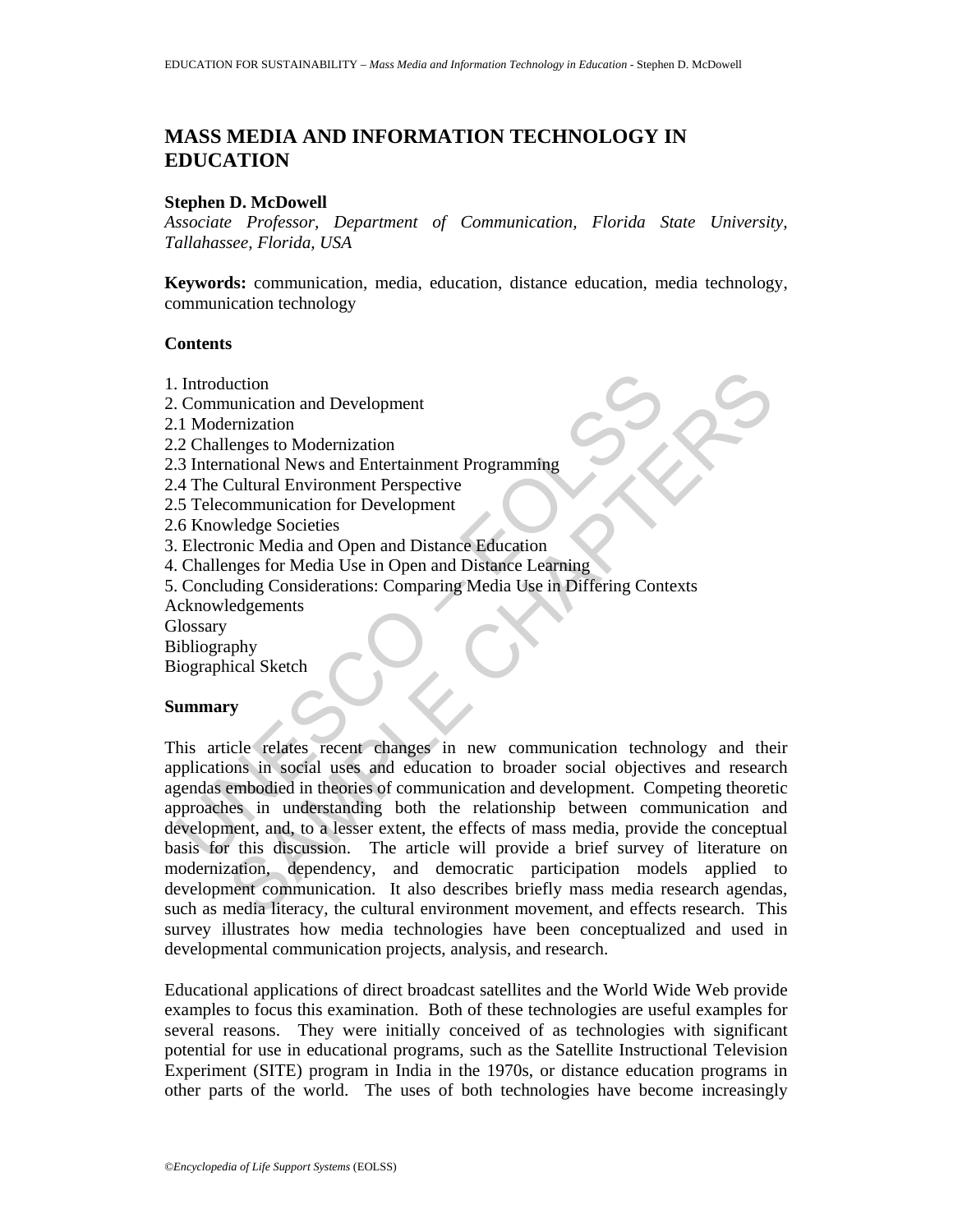dominated by commercial applications in the 1990s, with design and deployment more and more directed toward commercial mass media and specialized entertainment media. Even with this shift in priority, approaches to communication and development continue to provide a useful evaluative framework in reference to new possibilities and applications of educational media.

# **1. Introduction**

As the  $21<sup>st</sup>$  century begins, many of the most vexing problems confronting humanity in the 20<sup>th</sup> century have not been resolved. Among these is the problem of serving the educational needs of children and adults in different parts of the world. Education is among the highest priority human needs for a number of reasons, including the empowerment of people to change their life situations, the enhancement of national economic growth, and the promotion of sustainable development. While governments and private organizations have responded in many ways, continued growth in the numbers of children, especially in the developing world, make it difficult for governments to successfully meet these educational needs. In addition, the skills and knowledge that are now required for the working age population have changed rapidly in the last decades. The need for continuing education or adult education adds yet another task to the crowded agenda facing educational planners in formal and informal educational programs contributing to both societal and individual development.

mpowerment of people to change their life situations, the enhance<br>conomic growth, and the promotion of sustainable development. Who<br>and private organizations have responded in many ways, continue<br>umbers of children, especi ment of people to change their life situations, the enhancement of nationary<br>expond, and the pronotion of sustainable development. While government<br>of children, especially in the developing world, make it difficult for<br>ent The link between the use and availability of printed educational materials and widespread literacy is often presented as an historical parallel of the tie between new media technology and social change. Historically, however, the link between media technology (book publishing) and literacy was not automatic. Public decisions to require compulsory education and to provide funding for universal education were necessary in the creation of widespread literacy. The uses of various types of mass communication technologies or interactive communication media have been presented as central to the solution of emerging, immediate, and other long-standing educational needs. Again, such technology is presented as being of primary importance, rather than the public decisions to provide universal services to citizens.

In the past 50 years, electronic media, whether radio, television, audio/video tapes, or computers have been proposed as tools to assist in meeting significant educational needs. Radio was a central tool in agricultural extension communication campaigns in the northern market economies in the post-1945 era, and similar programs were used to model development communication campaigns in the south beginning in the 1950s and 1960s.

With regard to new communication technologies that have taken on importance during the past decade, two specific technologies have attracted much attention. The first, direct broadcast satellite delivery of audiovisual or television programming, has the ability to cover large geographical areas. The second, Internet or World Wide Web technologies, offer access to a wide range of digital materials and media services. Both of these technologies, despite increasing influence of commercial and entertainment applications, provide useful models that illustrate media usage in development communications and in open/distance learning.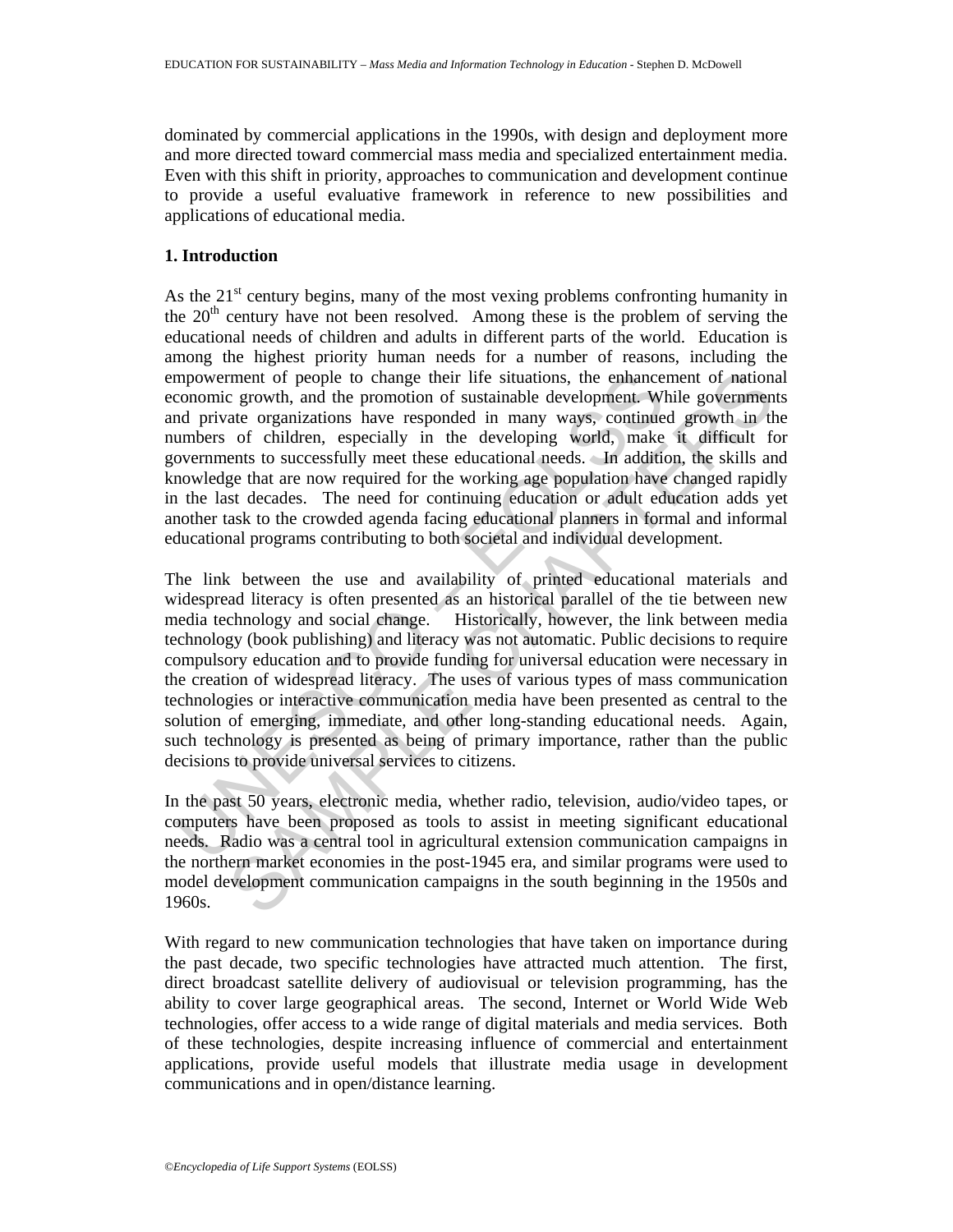Below, the first part of this article reviews how competing theoretic approaches in understanding the relationship between communication and development deal with the use of media technologies. The next part examines the use of media technologies in open and distance learning, and describes various concerns that have been raised by practitioners and researchers in the field. The article closes by examining some general issues that arise in considering the use of media technologies in communication and development, and what priorities or themes these concerns might set for continuing use of media technologies.

## **2. Communication and Development**

How do the goals of sustainable development connect with the use of mass media and information technology? This discussion will track the different approaches to understanding the role of communication in development, arguing that as a backdrop for considering the link between media technologies and education, we should consider the link between communication and development. The idea of sustainable development has arisen as a response to questions and concerns about previous generations of development planning and programs. Communication for sustainable development, especially as applied to formal education programs and informal public information campaigns, can draw useful insights from research efforts grouped around the notions of participatory development, cultural environment, and knowledge societies.

formation technology? This discussion will track the differen<br>derstanding the role of communication in development, arguing that<br>onsidering the link between media technologies and education, we she<br>host between communicati ion technology? This discussion will track the different approaches to<br>mig the role of communication in development, arguing that as a backdrop fe<br>ing the link between media technologies and education, we should consider One of the most powerful conceptual models for global change in the past half-century has been the idea of development. This idea has had several meanings. Initially, as noted in many sources, the concept of "development" was part of a Cold War project to prevent the spread of Communism. Two of the original and most important components in the idea of development came from the field of communication. One component was the idea of the diffusion of innovations -- that the steps leading to modernization of social systems and to further development, would require decisions about the adoption of new ways of doing things, and that these new ways of doing things would spread through social systems in relatively predictable patterns.

A book by Everett M. Rogers first published in 1962 called *The Diffusion of Innovations* (1995), helped spread this concept. The second related component from the field of communication addressed the ways of encouraging developmental processes, most specifically by accelerating the rate of adoption of new and beneficial ways of doing things. This model of communicative action was closely associated with educational programs that focused on communication and development. A significant number of other innovative approaches linking communication and development have appeared over the past four decades. Several are discussed below.

# **2.1 Modernization**

One of the key elements of modernization as an objective in development was to promote change in attitudes and behaviors that would be more consistent with those of persons in a modern society. These changes included greater individuation (the treatment of persons as individuals rather than as members of groups), the use of scientific forms of knowledge, and more geographic and social mobility based on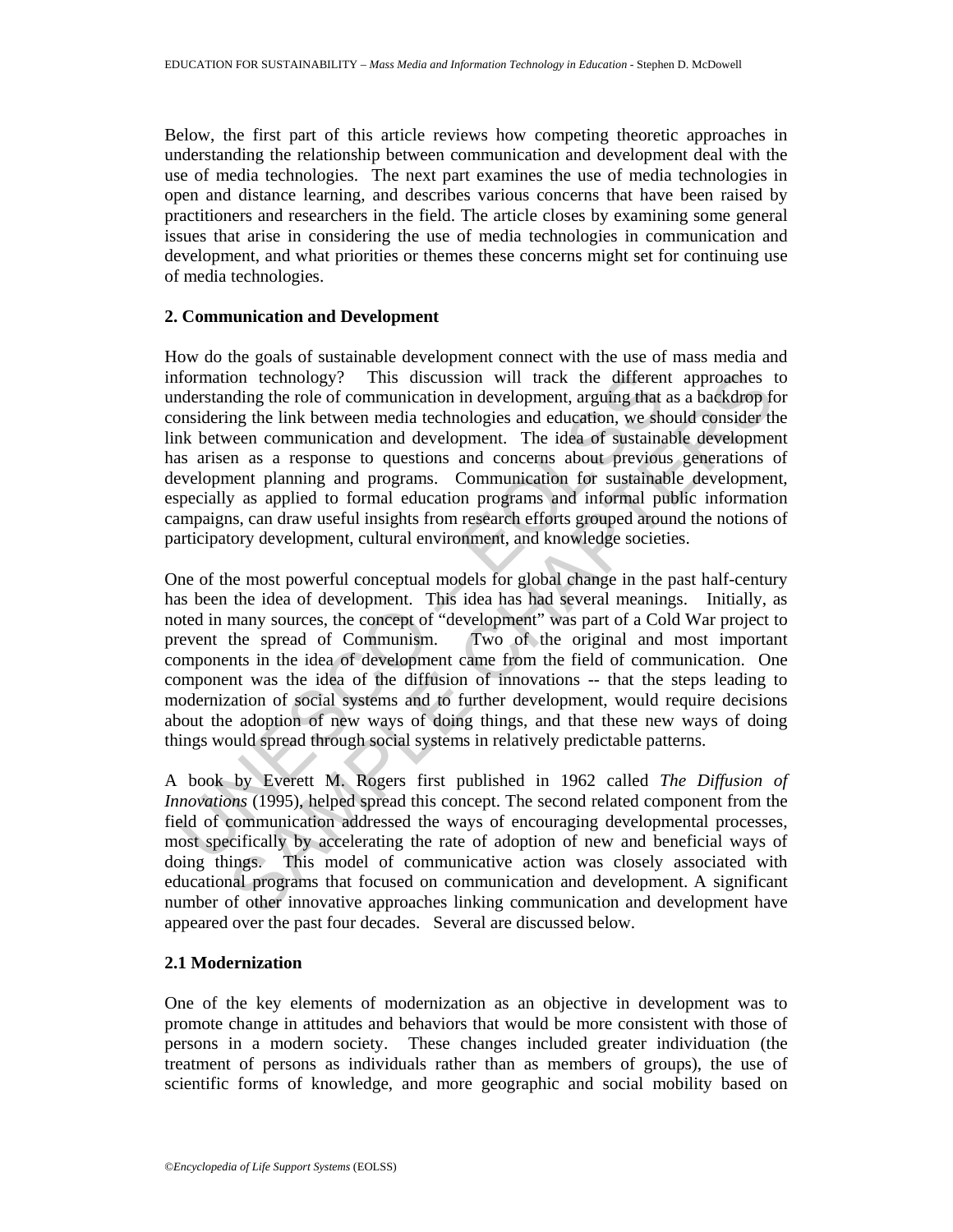education and merit. Modernization approaches to communication and development were typified by the use of mass media campaigns, supplemented by local opinion leaders or change agents, to encourage attitudinal and behavioral change. The problem of "underdevelopment" was thought to be one of attitudes and behavior tied to traditional ways of understanding things and doing things. Even traditions more conducive to sustainable living patterns were suspect.

Finally, unlike the domination of mass media in North America by commercial funding and entertainment uses, media technologies utilized in development and modernization efforts were associated with educational and change efforts. Mass media could be used to undertake public campaigns in such areas as agricultural or health care practices. Media technologies might also be used as a more efficient way of distributing educational programming in countries where the needs for education were great, and where teachers and experts were in very short supply.

## **2.2 Challenges to Modernization**

ducational programming in countries where the needs for education<br>there teachers and experts were in very short supply.<br>
2 Challenges to Modernization<br>
communication and development theory, research, and practice harmov de and programming in countries where the needs for education were great, an<br>achers and experts were in very short supply.<br> **lenges to Modernization**<br>
incation and development theory, research, and practice have gone through<br> Communication and development theory, research, and practice have gone through many debates and changes over the past four decades. Dependency models challenged the advocates of modernization. Dependency analysis emphasized the failure of open trade strategies and modernization programs in promoting equitable economic growth, and pointed to national autonomy as a strategy necessary to escape the dependent linkages to international production and exchange that contributed underdevelopment. Similar patterns that contributed to dependency and underdevelopment were noted in the structure and organization of international media industries, and in the flows of world news and entertainment programming.

Other challenges to modernization emphasized local participation in development and democratic patterns of communication, consultation, and planning. These challenges contributed to the defining of another approach to development in the late 1990's that challenged the sole criteria of economic growth as a measure of modernization. Such development included the concept of basic needs, an endogenous vision of the future and of development, self-reliance, an ecological perspective on resources and resource distribution, sustainability over time, participatory democracy, and the need for structural and sustainable changes in economic and political relations.

Participatory development noted the importance of a bottom up approach to development and change. Communication was not then just a tool to persuade the masses to adopt different attitudes or ways of doing things. It became a method to organize consultation among the participants in development to ensure that all voices were heard and considered, and to assure that involved communities determined the development agenda on their own terms. In a stronger phrasing of the role and importance of bottom-up communication for development, Servaes noted in the late 1990's that such communication could be claimed as a "human right", as a "delegated right" to be defined by each society to advance participation and accessibility, or as an important facet of emancipation and liberation in the development process.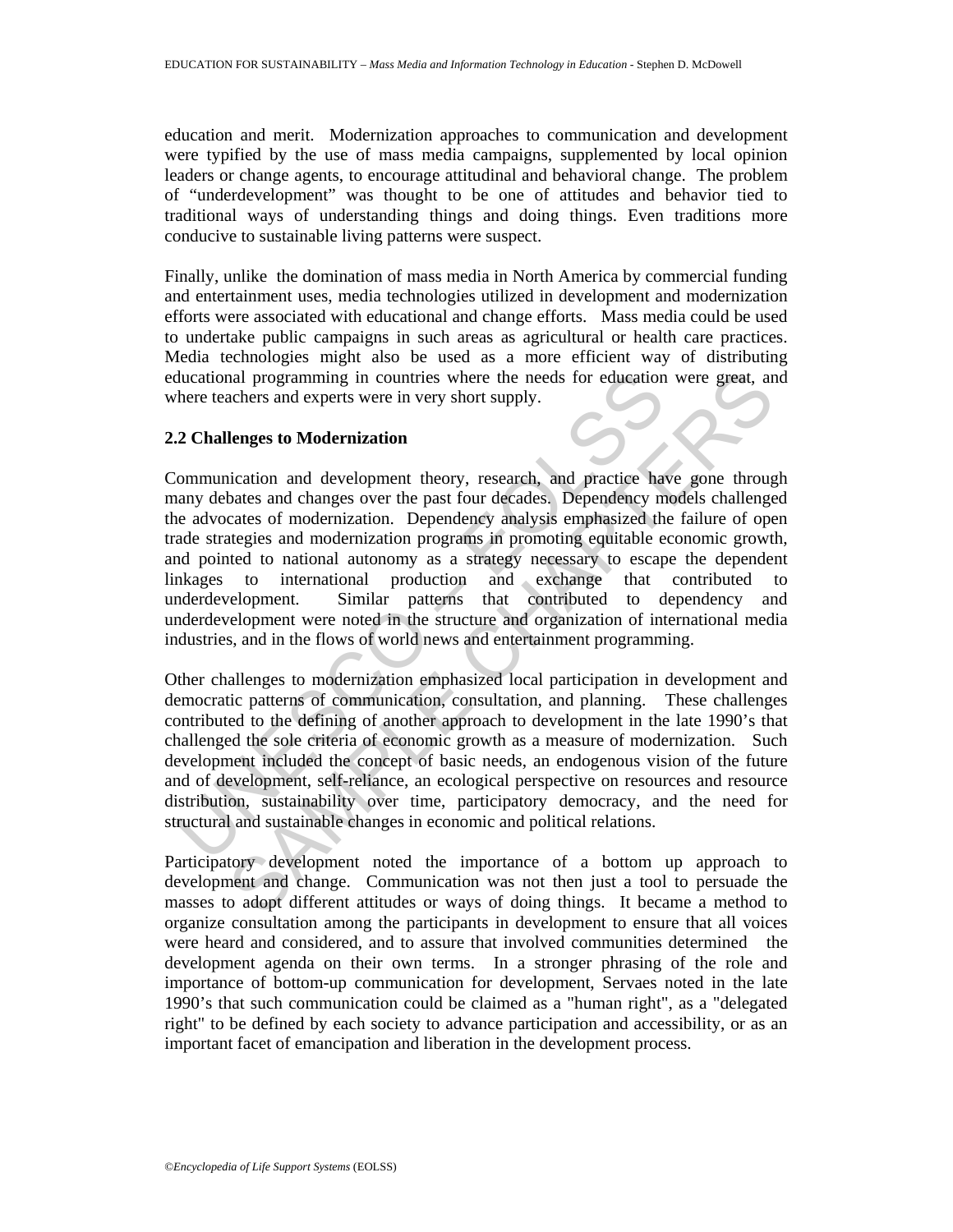- - -
- TO ACCESS ALL THE **19 PAGES** OF THIS CHAPTER, Vis[it: http://www.eolss.net/Eolss-sampleAllChapter.aspx](https://www.eolss.net/ebooklib/sc_cart.aspx?File=E6-61-05-08)

#### **Bibliography**

Amutabi, M. N., and M. O. Oketch (2003). Experimenting in distance education: the African Virtual University (AVU) and the paradox of the World Bank in Kenya. *International Journal of Educational Development*. 23(1), 57-73. [Critically examines the goals, methods, and technologies proposed in the African Virtual University project.]

Bates, A. W. (1995). *Technology, Open Learning and Distance Education*. London: Routledge. [Comprehensive discussion of factors and considerations involved in making choices at key junctures in the development of distance learning systems, selecting technologies by identifying the benefits and costs of differing applications, and matching those to national needs.]

Bhatnagar, S., and R. Schware, (eds.) (2000). *Information and Communication Technology in Development: Cases from India*. Thousand Oaks, CA: Sage. [Provides reports and assessments of projects using information and communication technology in a number of development and training programs through-out India.]

Dutton, W., and B. Loader, (eds.) (2002). *Digital Academe: the new media and institutions of higher education and learning*. London: Routledge. [Edited collection reporting on technical, program, and philosophical issues in incorporating new communication technology into higher education and universities.]

Harry, K. (ed.) (1999). *Higher Education Through Distance and Open Learning. World Review of distance education and open learning Volume 1.* London and New York. Routledge, and the Commonwealth of Learning. [Five thematic chapters on higher education and distance learning, accompanied by 16 case study chapters from all regions of the world.]

niversity (AVU) and the paradox of the World Bank in Kenya. *International Jou*<br>cevelopment. 23(1), 57-73: (Critically examines the goals, methods, and technology<br>friena Virtual University project.]<br>these, A. W. (1995). Te International Commission for the Study of Communication Problems (1980). *Many Voices, One World*. London: K. Page; New York: Unipub. [Reports on research on international communication patterns, industry and technical developments, problems with existing media flows and content, and proposes strengthening national institutions for media production and journalistic training.]

(AVU) and the paradox of the World Bank in Kenya. *International Journal of Education*<br>
rtual 20ity 57-73. [Critically examines the goals, methods, and technologies proposed in the<br>
rtual University project.]<br>
W. (1995). International Telecommunication Union (1984). *The missing link: Report of the Independent Commission for World Wide Telecommunications Development*. Geneva: ITU. [Reports on research on availability of telephone services in different parts of the world, recommends significant assistance for investment in telecommunications infrastructure in the South as a core technology that will facilitate further economic development.]

Latchem, Colin, and David Walker (eds.)(2001). *Perspectives on Distance Education; Telecentres: Case Studies and Key Issues*. Vancouver: Commonwealth of Learning. [Overview chapter and 18 case studies from all parts of the world of learning centers that are parts of a distance learning program.]

Lockwood, F. and A. Gooley (2001). *Innovation in Open and Distance Learning: Successful Development of Online and Web-based Learning*. London: Kogan Page. [Addresses thematic issues in distance learning, with a range of efforts to introduce new learning methods and technologies in a number of educational settings.]

Mansell, R., and U Wehn (eds.) (1998). *Knowledge societies: Information technology for sustainable development*. Published for the United Nations Commission on Science and Technology for Development. Oxford; New York: Oxford University Press. [Focuses on the beneficial relationship between knowledge, innovation, and the use of information and communication technologies. Relates